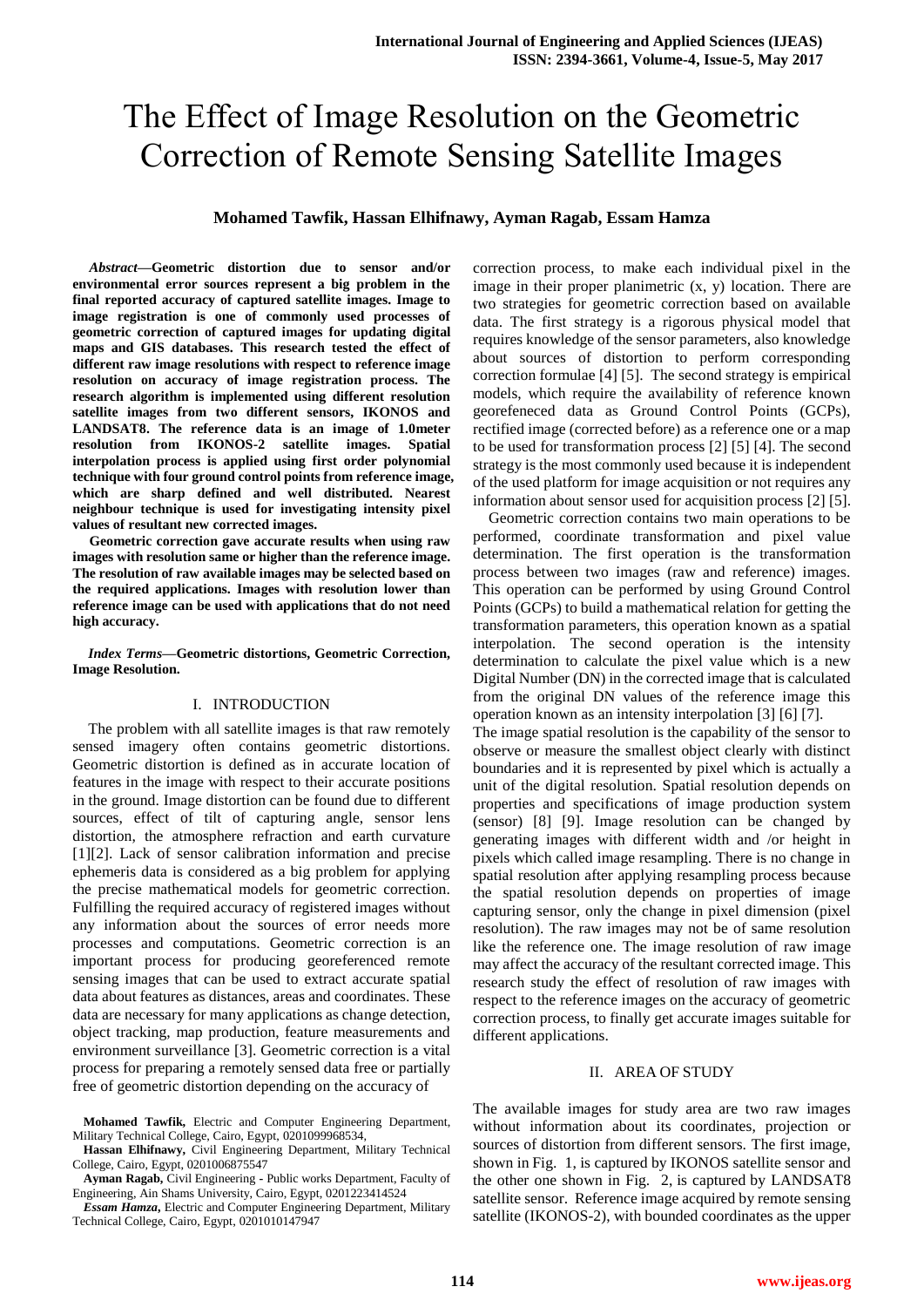left corner coordinates are (339924.16, 3340124.80) and the lower right corner coordinates are (347119.66, 3325676.30) which located in Cairo, Egypt. This image contains the area of study with Universal Transverse Mercator (UTM) projection, WGS84 datum and zone 36 north. [Fig. 3](#page-1-2) shows the reference image with shape layer of 20 point with red color that will be used as check points (ChPs) and their coordinates are listed in [Table I](#page-1-3) and also shape layer of 4 GCPs with green colors, which are sharp defined and well distributed; to be used for transformation process in all cases of study through the research works.

| <b>Check Point ID</b> | лноок ронны<br>X(MAP) | $Y$ (MAP) |
|-----------------------|-----------------------|-----------|
| $ChP. \# 1$           | 343944.7              | 3333179.3 |
| $ChP. \#2$            | 346472.7              | 3335282.3 |
| ChP. $#3$             | 345623.7              | 3330889.3 |
| ChP. $#4$             | 344149.7              | 3334226.3 |
| ChP. $#5$             | 45394.66              | 3332933.3 |
| ChP.~#6               | 343604.66             | 3331378.3 |
| $ChP. \#7$            | 342166.66             | 3331321.3 |
| $ChP. \# 8$           | 342101.66             | 3329410.8 |
| $ChP. \#9$            | 342678.66             | 3334365.3 |
| $ChP. \# 10$          | 341781.66             | 3333837.3 |
| $ChP. \# 11$          | 343871.6              | 3335161.3 |
| $ChP. \# 12$          | 345898.6              | 3332253.3 |
| ChP. #13              | 347182.6              | 3334338.3 |
| ChP. #14              | 345886.6              | 3329335.3 |
| $ChP. \#15$           | 346166.6              | 3336378.3 |
| $ChP. \# 16$          | 341934.6              | 3333052.3 |
| ChP. #17              | 340745.6              | 3332008.3 |
| $ChP. \#18$           | 340720.6              | 3330449.3 |
| $ChP. \#19$           | 343313.6              | 3329644.3 |
| ChP. #20              | 346146.6              | 3334211.3 |

<span id="page-1-3"></span>Table I: Planimetric Ground Coordinates of 20 points used as check points

<span id="page-1-0"></span>

Fig. 1: Raw Image (IKONOS)



Fig. 2:Raw Image (LANDSAT8)

<span id="page-1-1"></span>

Fig. 3: Reference Image with distributed 20 point used as check points (red colors) & 4 GCPs with (green colors)

## <span id="page-1-2"></span>III. RESEARCH ALGORITHM AND METHODOLOGIES

[Fig. 4](#page-2-0) shows a schematic diagram of research algorithm. The research work flow is performed using two dimensional transformations with first order polynomial for coordinate transformation as it is the simplest form that required only four GCPs in addition, the Nearest Neighbor technique is used for intensity interpolation process for the resultant corrected images. The research implemented for testing different raw images resolutions with respect to reference image resolution.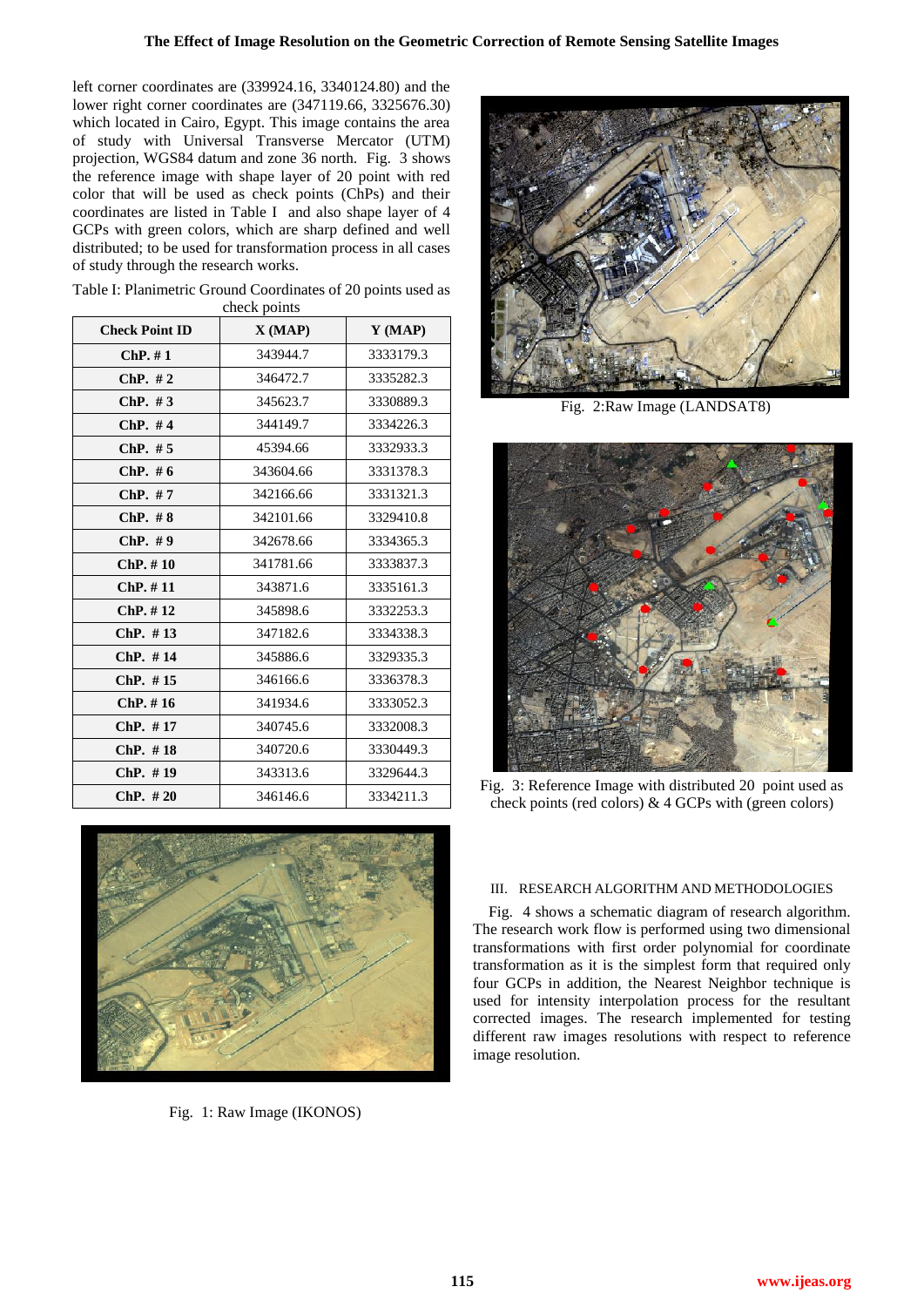

Fig. 4: A schematic algorithm of work flow

<span id="page-2-0"></span>The research uses empirical approach with applying 2D mathematical transformation model with first degree of polynomial as the data do not contain elevation information. Then, Nearest Neighbor algorithm is applied for resampling process in order to preserve the original DN value of pixels of the corresponding Raw input image. The 2D transformation model with its corresponding first order polynomial form is implemented to get the transformation parameters among ground control points in the reference image and their corresponding points in the raw image. The transformation parameters consist of three main types, translation, rotation and scaling [\[10\]](#page-7-5) [\[11\]](#page-7-6), as shown in [\(1\).](#page-2-1)

$$
\begin{bmatrix} x \\ y \end{bmatrix} = \begin{bmatrix} a_0 & a_1 & a_2 \\ b_0 & b_1 & b_2 \end{bmatrix} \begin{bmatrix} 1 \\ x \\ y \end{bmatrix}
$$
 (1)

 $-1$ 

Where

 $x, y = image coordinate$ 

 $X, Y$  = reference coordinate

 $a_0, b_0, a_1, b_1, a_2, b_2$  = translation, rotation and scaling parameters.

The accuracy of the resultant images is tested by calculating the Root Mean Squares (RMS) of the used GCPs. RMS is calculated based on the resultant vector from residuals in x and y axes of each ground control point, which expressed in pixel widths [\[12\]](#page-7-7) [\[13\]](#page-7-8), as shown in [\(2\)](#page-2-2). Total Root Mean Square (TRMS) error is the combination of errors in ground control points and determined by the formula shown in [\(3\)](#page-2-3) [\[12\]](#page-7-7) [\[13\]](#page-7-8). Error contribution by point is normalized value representing each point's RMS error in relation to the TRMS error formulas shown in [\(4\)](#page-2-4) [\[13\]](#page-7-8) [\[14\]](#page-7-9) . Linear errors is defined as the difference between the measured coordinate of point in the corrected image (registered) and the corresponding point in the reference image; which is simply determined as in [\(5\)](#page-2-5) [\[15\]](#page-7-10). The research uses the linear errors, along with the corresponding computed TRMS of all selected check points and all used GCPs for assessing the accuracy of the resultant geometric correction model.

$$
RMS_i = \sqrt{XR_i^2 + YR_i^2}
$$
 (2)

Where:

 $RMS_i$  = the RMS error for  $GCP_i$ ;  $XR_i$  = the X residual for  $GCP_i$ ;  $YR_i$  = the Y residual for  $GCP_i$ 

<span id="page-2-3"></span>
$$
TRMSE = \sqrt{\frac{1}{n} \sum_{i=1}^{n} X R_i^2 + Y R_i^2}
$$
 (3)

Where:

<span id="page-2-1"></span> $TRMSE = total RMS error$ ; n= the number of GCPs; i= GCP number;  $XR_i$  =the X residual for  $GCP_i$ ;  $Y R_i$  = the Y residual for  $G C P_i$ 

<span id="page-2-5"></span><span id="page-2-4"></span>
$$
E_i = RMS_i / TRMS \tag{4}
$$

Where:

 $E_i$ = error contribution of  $GCP_i$ ;  $RMS_i$  = the RMS error for  $GCP_i$ ;  $TRMS$  = total RMS error

Linear Error = 
$$
\sqrt{(\Delta X^2 + \Delta Y^2)}
$$
 (5)

Where:

 $\Delta X = (X_{Measured} - X_{Reference})$  $\Delta Y = (Y_{Measured} - Y_{Reference})$ 

 $X_{Measured}$ ,  $Y_{Measured}$  = Coordinate of point in the corrected image (registered).

 $X_{\text{Reference}}$ ,  $Y_{\text{Reference}} =$  Coordinate of point in the reference image.

#### IV. RESEARCH ALGORITHM AND METHODOLOGIES

<span id="page-2-2"></span>The experimental work is applied using Earth Resources Data Analysis System (ERDAS) Imagine Software 2015. The available data is a reference IKONOS-2 satellite image with (1.0) meter resolution, raw IKONOS with (1.0) meter resolution and raw LANDSAT8 with (15.0) meter resolution. The resampling technique is applied on the raw IKONOS image four times to generate four images with different pixel resolutions.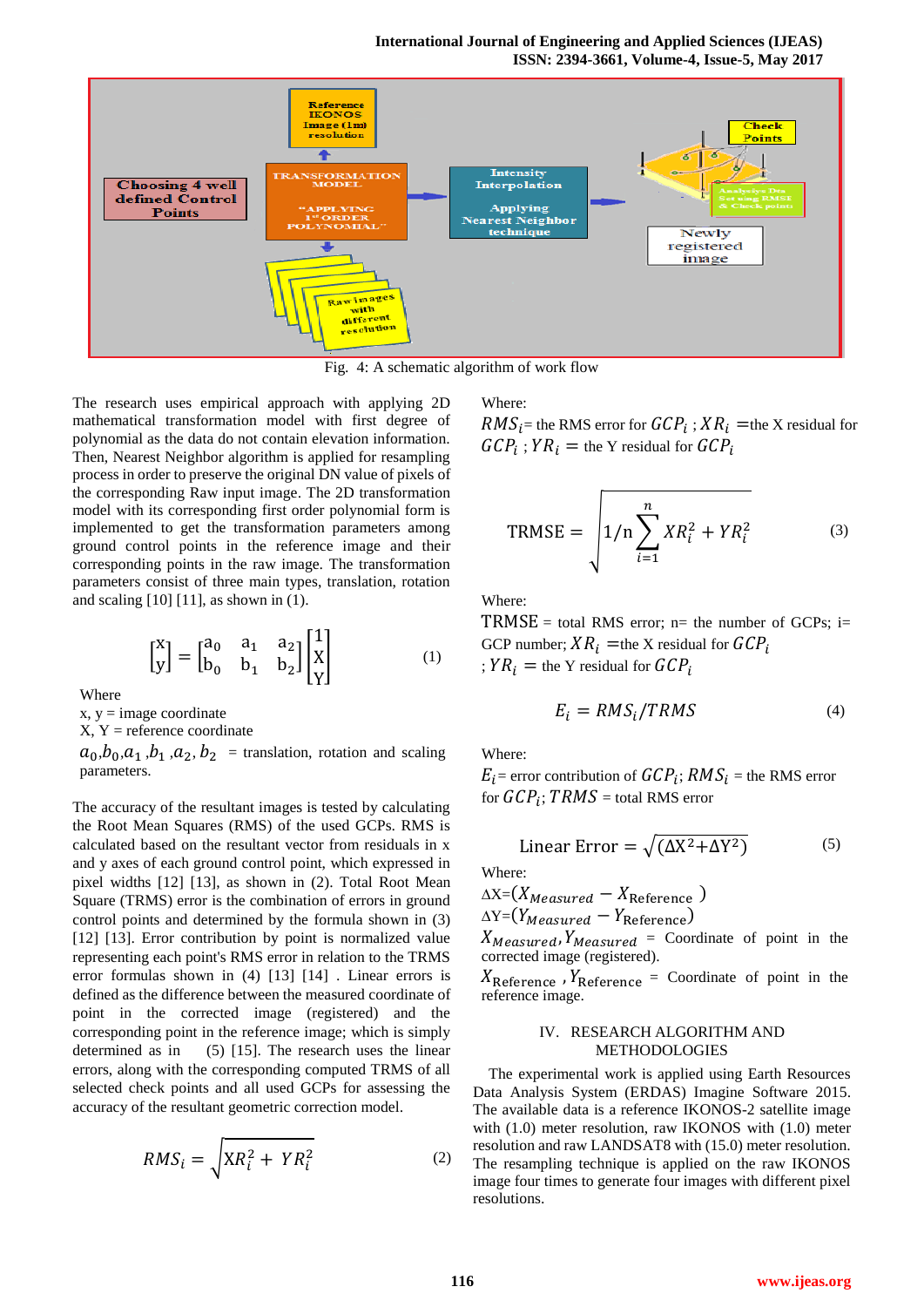### **The Effect of Image Resolution on the Geometric Correction of Remote Sensing Satellite Images**

The research algorithm is implemented through six cases of study as shown in [Fig. 5.](#page-3-0) The geometric correction is applied by using same reference image with (1.0) meter resolution and six images with different pixel resolutions, 1.0

m (IKONOS Image), 4.0 m (IKONOS Image), 7.0 m (IKONOS Image), 10.0 m (IKONOS Image), 15.0 m (IKONOS Image) and the seven case as 15.0 m (LANDSAT Image).



Fig. 5: A flow chart of work flow of that research

## <span id="page-3-0"></span>V. RESULTS OF SEVEN CASES USING DATA FROM IKONOS & LANDSAT SATELLITE SENSOR

Firstly, the available IKONOS satellite images data is one raw image of 1.0 m resolution, four images are generated from the raw image with different pixel resolution; The four generated images with pixel resolution larger than the reference image (4.0 m, 7.0 m, 10.0 m and 15.0 m) respectively. These will constitute the five study cases of IKONOS satellite image with different pixel resolution.

Secondly, the available LANDSAT8 satellite images data is one raw image of 15.0 m resolution that is downloaded from USGS Earth Explorer [\(http://earthexplorer.usgs.gov\)](http://earthexplorer.usgs.gov/), which

considered as commercial free image source. This will constitute the sixth case of LANDSAT8 satellite image that can be used for compering its results with the result of the generated IKONOS image of pixel resolution 15.0 m.

The research studies the effect of image resolution on the accuracy of geometric correction using different pixel resolution of raw images with respect to reference IKONOS-2 image, which is in 1.0 m constant resolution in all cases of study. The distribution of GCPs in all six cases of study is the same as shown in [Fig. 6.](#page-3-1) The RMS errors at each GCP in the six study cases are listed in [Table II.](#page-4-0) Also, the linear errors at the ten Check points, which appeared in both reference and raw images in each of six study cases, are listed in [Table III.](#page-4-1)



Distribution of GCP in Raw IKONOS images with different resolution [case1:case5]

<span id="page-3-1"></span>Distribution of GCP in Raw LANDSAT8 Image [case 6] Fig. 6: The disposition for GCP in all six study cases

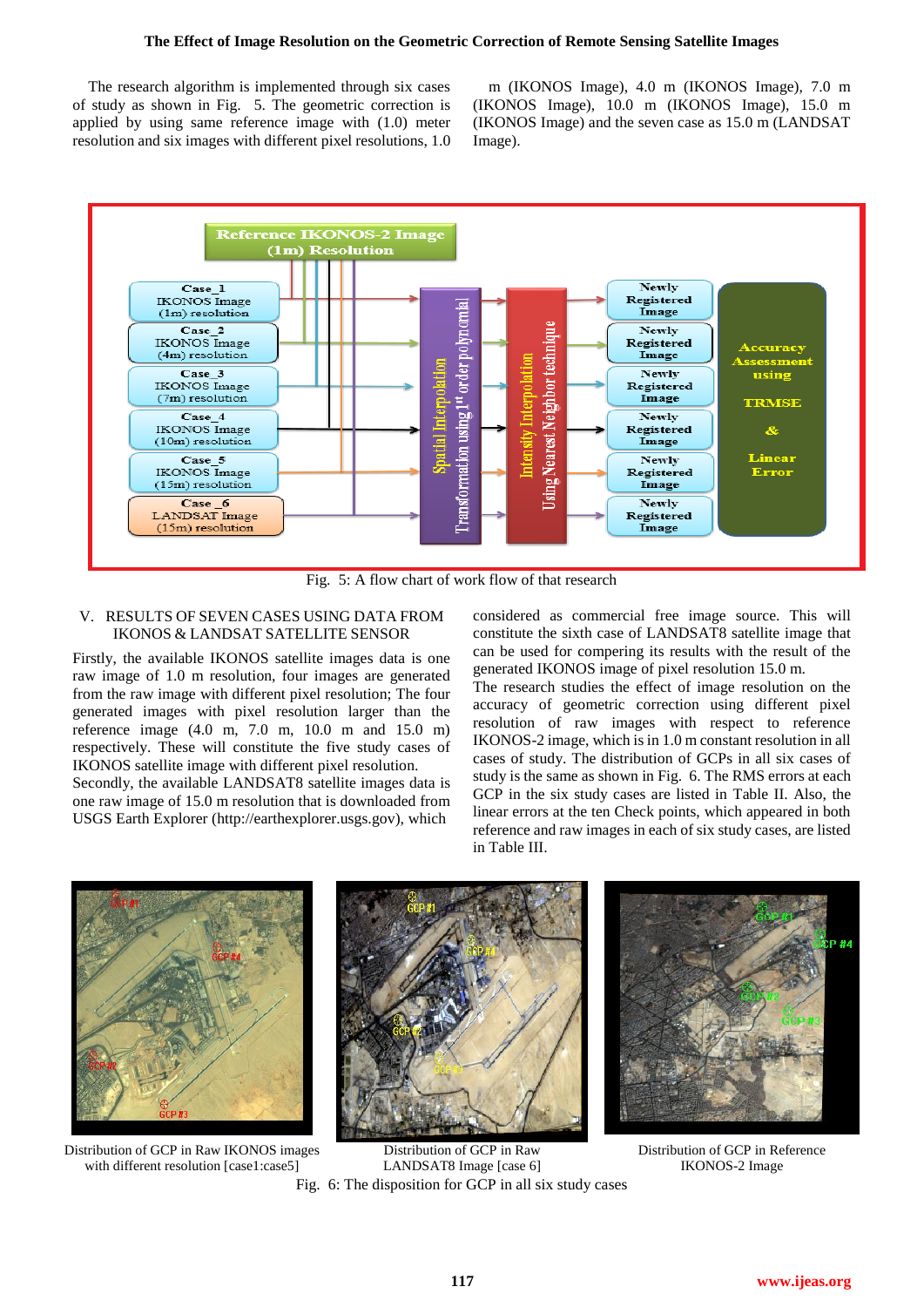## **International Journal of Engineering and Applied Sciences (IJEAS) ISSN: 2394-3661, Volume-4, Issue-5, May 2017**

<span id="page-4-0"></span>

| Case 1 (1.0 m) IKONOS   |             |                 |                        |               |                         | I dole II. The Kind citol at each OCI Th an study cases | Case 2 (4.0 m) IKONOS    |               |               |
|-------------------------|-------------|-----------------|------------------------|---------------|-------------------------|---------------------------------------------------------|--------------------------|---------------|---------------|
| <b>GCP</b>              |             | <b>Residual</b> |                        | <b>Result</b> | <b>GCP</b>              | <b>Residual</b>                                         |                          | <b>Result</b> |               |
| ID                      | X           | Y               | <b>RMSE</b>            | Contrib.      | ID                      | X                                                       | Y                        | <b>RMSE</b>   | Contrib.      |
| 1                       | $-0.037$    | 0.058           | 0.069                  | 0.863         | $\mathbf{1}$            | 0.041                                                   | 0.067                    | 0.079         | 0.863         |
| $\mathbf{2}$            | 0.050       | $-0.079$        | 0.094                  | 1.177         | $\overline{2}$          | $-0.056$                                                | $-0.092$                 | 0.108         | 1.177         |
| $\overline{\mathbf{3}}$ | $-0.047$    | 0.075           | 0.088                  | 1.111         | 3                       | 0.053                                                   | 0.087                    | 0.102         | 1.111         |
| 4                       | 0.034       | $-0.054$        | 0.063                  | 0.798         | 4                       | $-0.038$                                                | $-0.062$                 | 0.073         | 0.798         |
| Case 3 (7.0 m) IKONOS   |             |                 |                        |               |                         | Case 4 (10.0 m) IKONOS                                  |                          |               |               |
| <b>GCP</b>              |             | <b>Residual</b> |                        | <b>Result</b> | <b>GCP</b>              | <b>Residual</b>                                         |                          | <b>Result</b> |               |
| ID                      | X           | Y               | <b>RMSE</b>            | Contrib.      | ID                      | X                                                       | Y                        | <b>RMSE</b>   | Contrib.      |
| 1                       | 0.063       | $-0.115$        | 0.131                  | 0.864         | 1                       | 0.202                                                   | 0.343                    | 0.398         | 0.863         |
| $\overline{2}$          | $-0.085$    | 0.156           | 0.178                  | 1.175         | $\overline{2}$          | $-0.275$                                                | $-0.468$                 | 0.543         | 1.176         |
| 3                       | 0.081       | $-0.148$        | 0.168                  | 1.111         | 3                       | 0.260                                                   | 0.442                    | 0.512         | 1.111         |
| $\overline{\mathbf{4}}$ | $-0.058$    | 0.106           | 0.121                  | 0.800         | $\overline{\mathbf{4}}$ | $-0.187$                                                | $-0.317$                 | 0.368         | 0.798         |
|                         |             |                 | Case 5 (15.0 m) IKONOS |               |                         |                                                         | Case 6 (15.0 m) LANDSAT8 |               |               |
| <b>GCP</b>              |             | <b>Residual</b> |                        | <b>Result</b> | <b>GCP</b>              | <b>Residual</b>                                         |                          |               | <b>Result</b> |
| ID                      | $\mathbf X$ | Y               | <b>RMSE</b>            | Contrib.      | ID                      | $\mathbf{X}$                                            | Y                        | <b>RMSE</b>   | Contrib.      |
| $\mathbf{1}$            | $-0.312$    | $-0.297$        | 0.430                  | 0.863         | $\mathbf{1}$            | 0.27                                                    | 0.385                    | 0.471         | 0.863         |
| $\overline{2}$          | 0.425       | 0.405           | 0.587                  | 1.176         | $\boldsymbol{2}$        | $-0.369$                                                | $-0.525$                 | 0.642         | 1.177         |
| 3                       | $-0.402$    | $-0.382$        | 0.555                  | 1.112         | 3                       | 0.349                                                   | 0.496                    | 0.606         | 1.111         |
| 4                       | 0.288       | 0.275           | 0.398                  | 0.798         | $\overline{\mathbf{4}}$ | $-0.250$                                                | $-0.356$                 | 0.435         | 0.798         |

Table II: The RMS error at each GCP in all study cases

Table III: Linear Error at the available Ten Check Points in all study cases

<span id="page-4-1"></span>

| Case 1 (1.0 m) IKONOS   |                     |                       |                     | Case 2 (4.0 m) IKONOS   |                          |                     |                     |
|-------------------------|---------------------|-----------------------|---------------------|-------------------------|--------------------------|---------------------|---------------------|
| ChP. ID                 | $\Delta \mathbf{X}$ | $\Delta \mathbf{Y}$   | <b>Linear Error</b> | ChP. ID                 | $\Delta\mathbf{X}$       | $\Delta Y$          | <b>Linear Error</b> |
| 1                       | $-3.16$             | $-0.8$                | 3.2596              | 1                       | 4.34                     | 0.7                 | 4.3960              |
| $\overline{2}$          | $-5.16$             | 2.2                   | 5.6094              | $\overline{2}$          | $-3.66$                  | $-2.3$              | 4.3226              |
| 3                       | $-0.16$             | 1.2                   | 1.2106              | $\overline{\mathbf{3}}$ | 1.34                     | 2.7                 | 3.0142              |
| $\overline{\mathbf{4}}$ | 2.84                | $-3.81$               | 4.7520              | $\overline{\mathbf{4}}$ | 11.34                    | 1.69                | 11.4652             |
| 5                       | $-3.16$             | 3.2                   | 4.4972              | 5                       | $-1.66$                  | 2.7                 | 3.1694              |
| 6                       | $-0.16$             | $-1.8$                | 1.8070              | 6                       | 0.34                     | $-2.3$              | 2.3249              |
| 11                      | $-2.16$             | $-4.8$                | 5.2636              | 11                      | 5.34                     | $-1.3$              | 5.4959              |
| 12                      | 1.84                | 0.2                   | 1.8508              | 12                      | $-5.66$                  | 6.7                 | 8.7707              |
| 13                      | $-4.16$             | 1.98                  | 4.6071              | 13                      | $-5.66$                  | 1.7                 | 5.9097              |
| 20                      | $-4.16$             | 2.21                  | 4.7105              | 20                      | $-4.06$                  | 2.74                | 4.8980              |
|                         |                     | Case 3 (7.0 m) IKONOS |                     | Case 4 (10.0 m) IKONOS  |                          |                     |                     |
| ChP. ID                 | $\Delta \mathbf{X}$ | $\Delta \mathbf{Y}$   | <b>Linear Error</b> | ChP. ID                 | $\Delta \mathbf{X}$      | $\Delta \mathbf{Y}$ | <b>Linear Error</b> |
| $\mathbf{1}$            | $-2.15$             | 7.19                  | 7.5045              | $\mathbf{1}$            | 9.36                     | $-12.3$             | 15.4564             |
| $\overline{2}$          | $-10.17$            | 4.19                  | 10.9993             | $\overline{2}$          | $-18.65$                 | 4.7                 | 19.2331             |
| $\overline{\mathbf{3}}$ | $-8.15$             | 8.19                  | 11.5541             | $\overline{\mathbf{3}}$ | $-19.66$                 | $-2.3$              | 19.7941             |
| 4                       | $-11.16$            | 10.18                 | 15.1055             | $\overline{\mathbf{4}}$ | $-10.75$                 | 12.28               | 16.3205             |
| 5                       | $-3.31$             | 8.39                  | 9.0193              | 5                       | $-17.09$                 | 3.69                | 17.4838             |
| 6                       | 8.85                | 2.19                  | 9.1169              | 6                       | $-0.66$                  | $-21.31$            | 21.3202             |
| 11                      | $-6.16$             | $-14.8$               | 16.0307             | 11                      | $-8.0$                   | $-44.37$            | 45.0854             |
| 12                      | $-10.17$            | 9.19                  | 13.7071             | 12                      | $-14.65$                 | 3.7                 | 15.1100             |
| 13                      | $-13.16$            | 10.2                  | 16.6500             | 13                      | $-18.76$                 | 9.32                | 20.9475             |
| 20                      | $-6.12$             | $-3.54$               | 7.0701              | 20                      | $-12.66$                 | 5.68                | 13.8758             |
| Case 5 (15.0 m) IKONOS  |                     |                       |                     |                         | Case 6 (15.0 m) LANDSAT8 |                     |                     |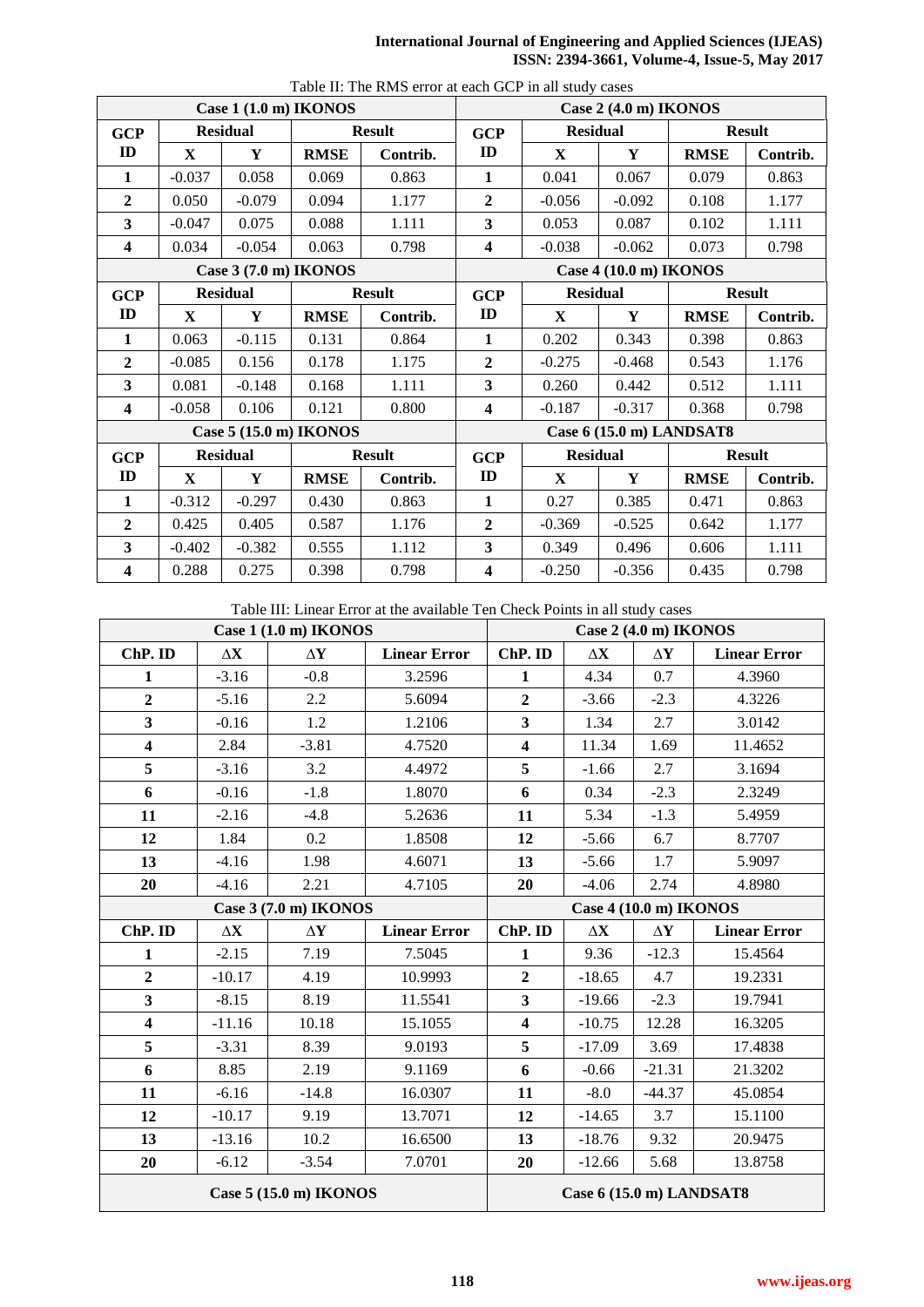| The Effect of Image Resolution on the Geometric Correction of Remote Sensing Satellite Images |  |  |  |  |
|-----------------------------------------------------------------------------------------------|--|--|--|--|
|                                                                                               |  |  |  |  |

| ChP. ID                 | $\Lambda$ <b>X</b> | ΔY       | <b>Linear Error</b> | ChP. ID                 | $\Delta X$ | $\Delta Y$ | <b>Linear Error</b> |
|-------------------------|--------------------|----------|---------------------|-------------------------|------------|------------|---------------------|
| 1                       | $-28.15$           | 4.21     | 28.4630             |                         | $-12.17$   | $-9.83$    | 15.6441             |
| $\overline{2}$          | 23.84              | 16.19    | 28.8177             | $\mathbf{2}$            | $-20.18$   | 2.2        | 20.2995             |
| 3                       | $-27.25$           | 29.19    | 39.9326             | 3                       | $-11.16$   | 0.19       | 11.1616             |
| $\overline{\mathbf{4}}$ | $-53.86$           | $-22.36$ | 58.3169             | $\overline{\mathbf{4}}$ | 7.84       | 8.18       | 11.3304             |
| 5                       | $-8.09$            | 25.42    | 26.6762             | 5                       | $-22.18$   | 11.18      | 24.8383             |
| 6                       | $-48.22$           | $-24.83$ | 54.2374             | 6                       | $-32.17$   | 6.27       | 32.7753             |
| 11                      | $-30.12$           | $-42.82$ | 52.3523             | 7                       | $-19.17$   | $-56.84$   | 59.9856             |
| 12                      | $-2.25$            | 30.09    | 30.1740             | 10                      | $-9.12$    | $-52.8$    | 53.5818             |
| 13                      | 48.97              | $-0.04$  | 48.9700             | 13                      | $-10.16$   | $-13.8$    | 17.1366             |
| 20                      | 35.03              | 7.3      | 35.7825             | 16                      | $-12.14$   | $-62.84$   | 64.0019             |

#### VI. ACCURACY EVALUATION

As stated before, the accuracy assessment depends mainly on the TRMS of check points positioning, which is simply again computed as shown i[n \(6\)](#page-5-0). Here, [Table](#page-5-1) **IV**listed the total root

<span id="page-5-0"></span>mean square errors in easting and northing direction as well as in positioning for all ground and check points in six cases of study.

$$
TRMS X = \sqrt{\left(\sum_{i}^{n} \Delta X^{2} / n\right)}
$$
  
 
$$
TRMS Y = \sqrt{\left(\sum_{i}^{n} \Delta Y^{2} / n\right)}
$$
  
 
$$
TRMS P = \sqrt{((TRMS X)^{2} + (TRMS Y)^{2})}
$$
 (6)

Where:

TRMS X is Total Root mean square errors in Easting direction for ground and check points in each case of study

TRMS Y is Total Root mean square errors in Northing direction for ground and check points in each case of study

TRMS P is Total Root mean square errors in positioning for ground and check points in each case of study

∆X is the different between source and retransformed GCP coordinate in easting direction & also different between Reference and measured Check points coordinate in easting direction

∆Y is the different between source GCP and retransformed GCP coordinate in northing direction & also different between Reference and measured Check points coordinate in northing direction

 $n =$  number of ground and check points

<span id="page-5-1"></span>

| <b>Name</b>                                 | <b>Total RMSE For used GCPs</b> |               |              | <b>Total RMSE For used ChPs</b> |              |              |
|---------------------------------------------|---------------------------------|---------------|--------------|---------------------------------|--------------|--------------|
|                                             | <b>TRMS X</b>                   | <b>TRMS Y</b> | <b>TRMSP</b> | <b>TRMS X</b>                   | <b>TRMSY</b> | <b>TRMSP</b> |
| Case $1(1.0 \text{ m})$ IKONOS              | 0.0425                          | 0.0672        | 0.0795       | 3.1205                          | 2.5845       | 4.0518       |
| Case $2(4.0 \text{ m})$ IKONOS              | 0.0478                          | 0.0781        | 0.0916       | 5.2398                          | 2.9237       | 6.0003       |
| Case $3(7.0 \text{ m})$ IKONOS              | 0.0726                          | 0.1330        | 0.1515       | 8.6041                          | 8.5744       | 12.1471      |
| Case $4(10.0 \text{ m})$ IKONOS             | 0.2338                          | 0.3976        | 0.4612       | 14.2156                         | 17.0256      | 22.1800      |
| Case $5(15.0 \text{ m})$ IKONOS             | 0.3613                          | 0.3440        | 0.4989       | 34.5431                         | 23.8471      | 41.9751      |
| Case $6(15.0 \text{ m})$<br><b>LANDSAT8</b> | 0.3137                          | 0.4464        | 0.5456       | 15.4468                         | 30.3837      | 34.0848      |

Table IV: Total RMS errors in Easting &Northing for GCPS and check points used in six cases of study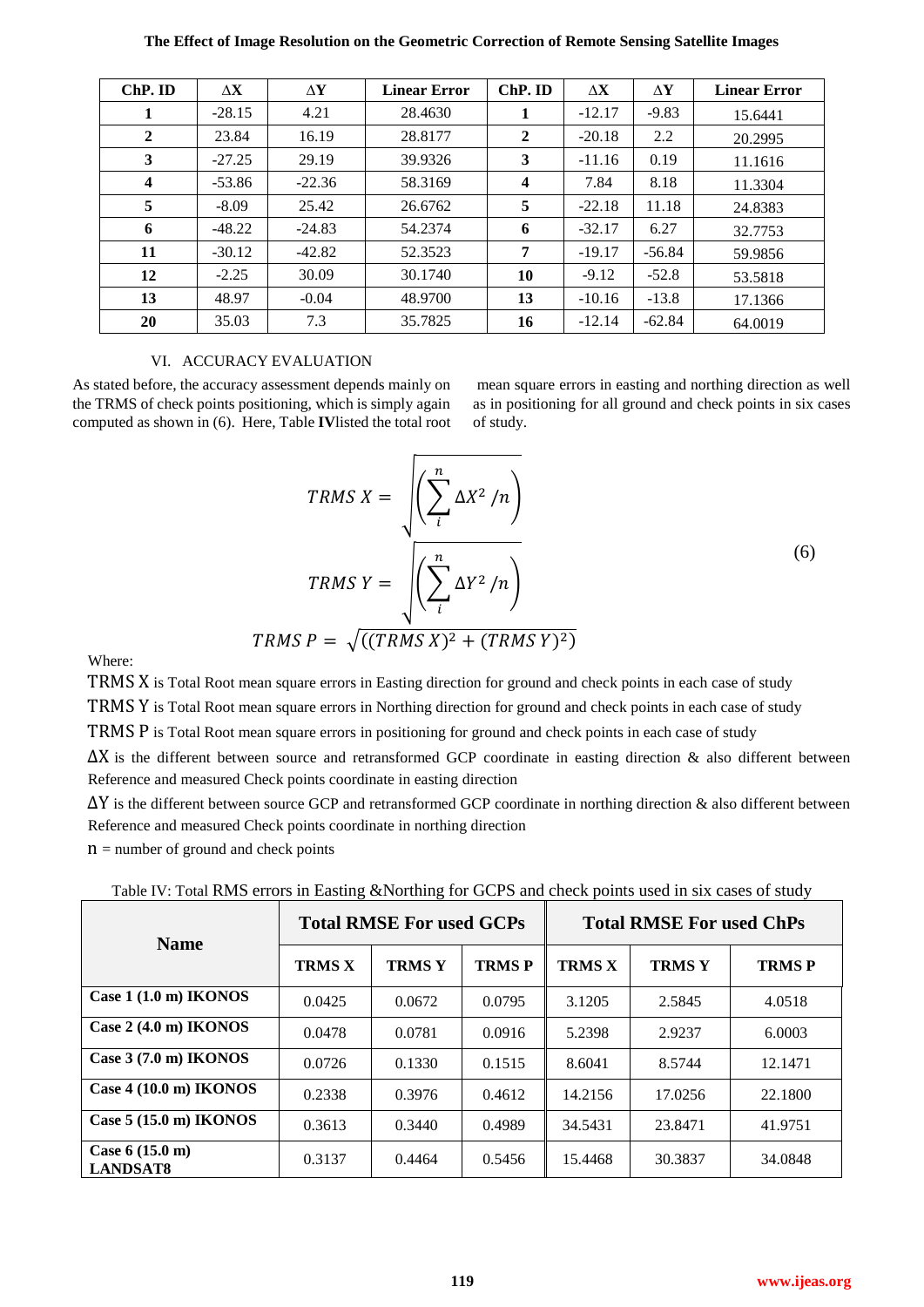## **International Journal of Engineering and Applied Sciences (IJEAS) ISSN: 2394-3661, Volume-4, Issue-5, May 2017**

[Fig.](#page-6-4) **7** shows a quick analysis in graphical representation as bars chart of linear errors at the common check points in all cases of study. From the evaluation of linear error magnitude in all study cases, it's logically clear that linear errors at each check points are increased with the degradation of pixel resolution in the raw images. Also, points near the chosen ground control point give a significant improvement in the corresponding linear error, as in the case of check point  $(3)$  & (6) in **Error! Reference source not found.**, especially in raw <span id="page-6-4"></span>image resolution nearly the same of the reference image. Finally, image from LANDSAT8 is preferable than image generated from IKONOS for applying geometric correction, although they have same resolution, 15.0 m, as quite clear by compering both case (5) and case (6) at all common check points. Because resampling process may cause errors due to change in the original (DN) values of the image, which may cause change in feature position.



Fig. 7: Linear Error in common check points in all study cases

#### VII. CONCLUSION

 Image geometric correction depends on the available georeferencing data, ground control points, reference image, and a map. Choosing resolution of raw image with respect to reference image resolution is important factor that affects the accuracy of geometric correction. The research ended up to when doing a registration, you should register two images with same resolution or use the reference image with high resolution than the raw image resolution to get accurate results. As choosing the image resolution near or the same as reference image resolution will help in sharply define the features in the two images, which affect the accuracy of correction process. From experimental results, the first two cases give acceptable results; so the resolution of raw image up to four or five times the reference image resolution gives acceptable results. Choosing image resolution of raw images depends on the required accuracy of the application as city development projects need accuracy lower than database updating and target tracking. Accuracy of the resultant image that is expressed by RMS and linear error values can be taken in consideration in selecting raw image resolution of the available data, which will be suitable for specific applications. Images after making pixel resolution greater than four times its spatial resolution will give greater errors because the original DN values are changed during resampling process, which may cause change in feature position, so when select these feature it's not sharply defined. LANDSAT images can be used for same applications that need same resolution even if the available reference data are captured from different sources. This tends to get acceptable results with saving cost and time to get data of same resolution from same sensors. Targets tracking application as guided missiles need linear errors have to be small as possible. In this case, it is recommended to use raw images of same or higher resolution than reference image even if it needs high costs.

#### **REFERENCES**

- <span id="page-6-0"></span>[1] M. Hosseini and J. Amini, "Comparison between 2-D and 3-D transformations for geometric correction of IKONOS images," *ISPRS, Hannove[. www.](http://www.​) isprs. org/ publications/ related/ hannover05/ paper,* 2005.
- <span id="page-6-1"></span>[2] F. Eltohamy and E. Hamza, "Effect of ground control points location and distribution on geometric correction accuracy of remote sensing satellite images," in *13th International Conference on Aerospace Sciences & Aviation Technology (ASAT-13)*, 2009.
- <span id="page-6-2"></span>[3] S. S. Baboo and M. R. Devi, "Geometric correction in recent high resolution satellite imagery: a case study in Coimbatore, Tamil Nadu," *International Journal of Computer Applications,* vol. 14, pp. 32-37, 2011.
- <span id="page-6-3"></span>[4] T. Toutin, "State-of-the-art of geometric correction of remote sensing data: a data fusion perspective," *International Journal of Image and Data Fusion,* vol. 2, pp. 3-35, 2011.